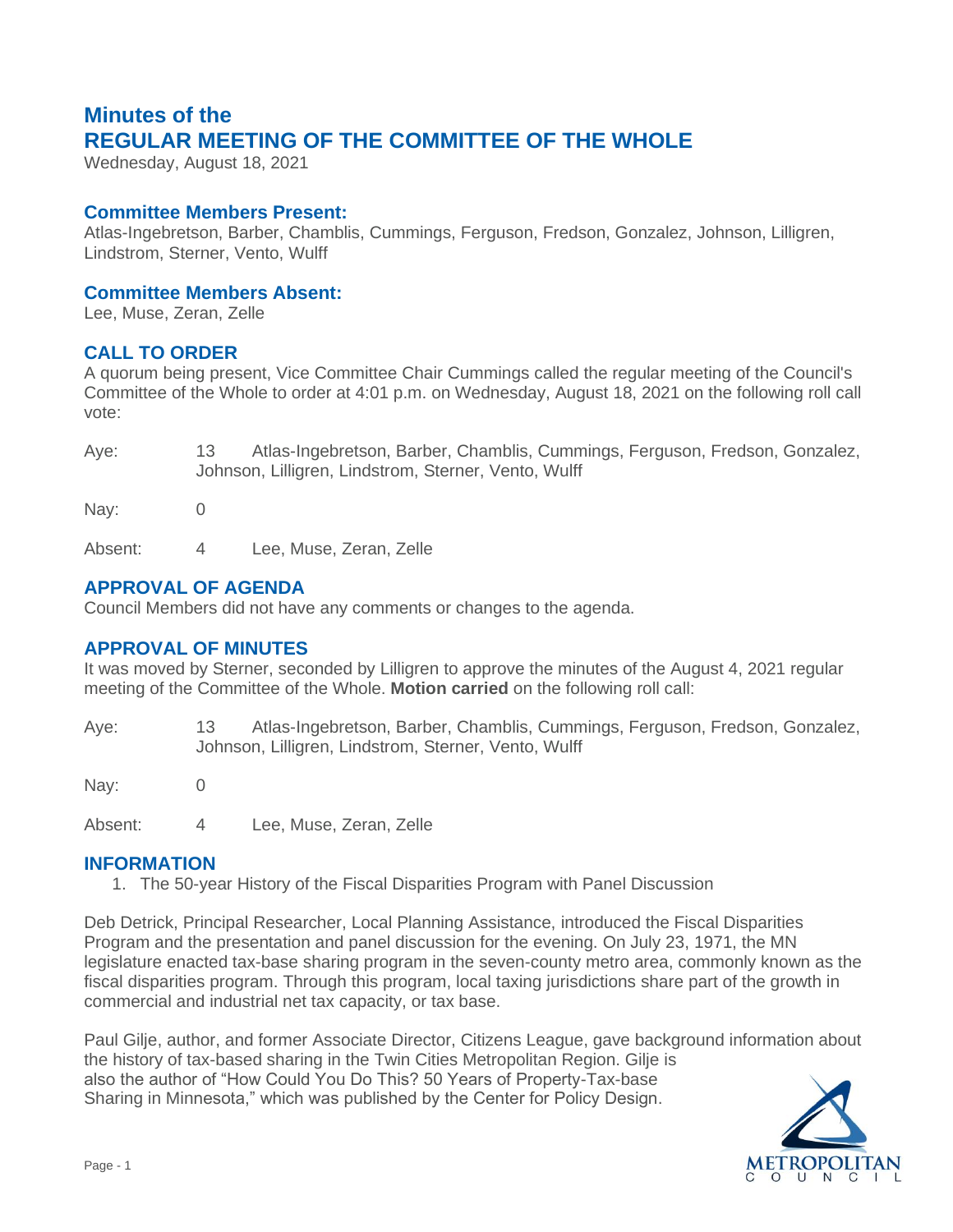Tax-base sharing has had influence on other areas; it mainly helped spark discussion of solutions for fiscal disparities rather than action. Many states sent delegations to Minnesota to learn more about the program. The key takeaway from Gilje's book is that tax-base sharing is working. The fiscal disparities program partly and gradually reduces differences in the commercial-industrial tax base across municipalities in the metro area.

Gilje also joined a panel discussion which included Steve Hinze, former Legislative Analyst at the Minnesota House of Representatives; Patricia Nauman, Executive Director for Metro Cities; and Tom Weaver, CEO of Achieve Services and former Regional Administrator for the Metropolitan Council under Governor Tim Pawlenty. Panelists discussed the Council's role in developing tax-base sharing, the actual impacts of fiscal disparities for individual homes and businesses, and Metro Cities' policy on the fiscal disparities program in the metro area. Panelists also discussed why other metro areas haven't replicated the fiscal disparities program.

Council Members had questions and comments about how the fiscal disparities program has changed regional competition, the perspective of the cities with regard to the fiscal disparities program, as well as communicating the fiscal disparities program to the public. Council Members and panelists also discussed why the fiscal disparities program has managed to stay true to it's original mission yet local government aid has changed dramatically.

#### 2. Blue Line Extension Update

Sam O'Connell, Assistant Director, Community Affairs, and Dan Soler, Hennepin County, gave an update on the Blue Line Extension (BLRT) project. O'Connell began with a review of the project transition and BLRT milestones. In July 2021 the initial station and LRT alignment visualizations were released, project staff held community open houses, and released the anti-displacement RFP. In August 2021 project staff were holding station and alignment community engagement. Community engagement included working with 14 community organizations that are trusted community partners and four groups focused on communications. The work was collaborative and coordinated across the corridor. Sophia Ginis, Manager, Transit Systems Development Public Involvement, shared information about 2021 engagement. Engagement events and activities included advisory committee meetings, 80 community meetings with approximately 2,000 participants in total, five virtual and four in-person open houses, community and business stakeholder check-ins, an interactive map with approximately 500 comments, a survey with over 2,000 responses, and general comments submitted via online form and email. Ginis also shared the takeaways from the engagement, including feedback on project goals, opportunities, and concerns. Ginis also gave an update on anti-displacement work; project staff are in the process of forming an anti-displacement working group. The working group will include agencies and community partners and will recommend policies and programs to positively impact communities and minimize displacement.

Nick Landwer, Senior Project Manager, shared information about the development of route modification alternatives. Potential routes are based on adopted project principles, conceptual review of LRT right of way and operational needs, applicable project work, and community and stakeholder input. Landwer also shared visualizations of key route points. O'Connell shared information about the upcoming Route Modification Recommendation Report. The initial draft report will be released in November with a 45 day public comment period. The report will include the purpose of the report, the history of BLRT, and the process overview. Route recommendations will be made in the final report. Council Members had questions about the alignment and station design, as well as when the station alignment illustrations will be shared with the public, and the request from the City of Maple Grove to have a spur from this alignment.